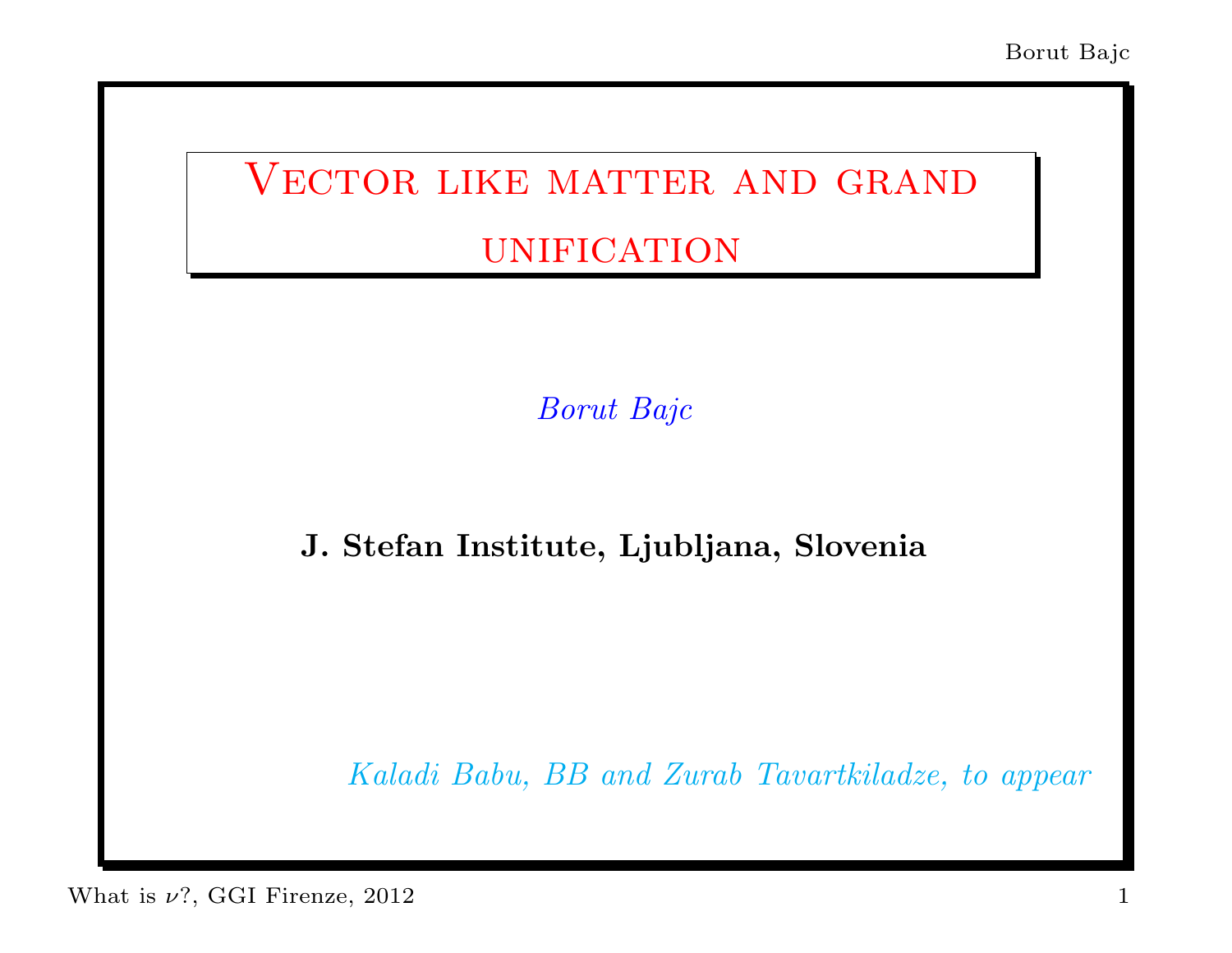### Outline

- The minimal susy  $SU(5)$
- Mass constraint: problem and known solutions
- RGEs and proton decay: problems and known solutions
- New solution with vectorlike matter: the idea
- New solution with vectorlike matter: details
- Few thoughts on neutrino masses
- Conclusions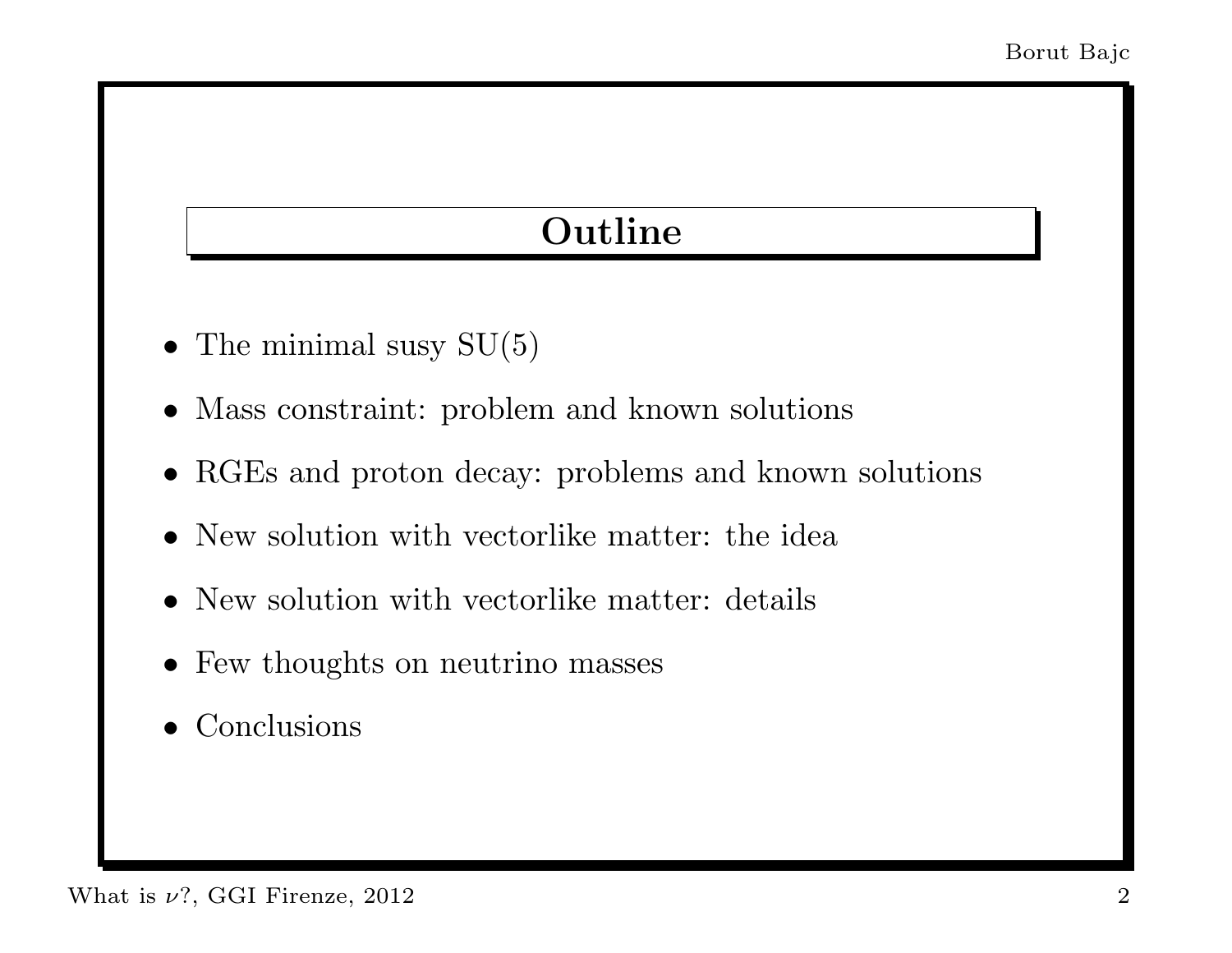#### The minimal susy SU(5)

It is made of

- 3 generations of matter in  $\bar{5}_i + 10_i$
- Higgses in  $24_H$  and  $5_H + \bar{5}_H$
- gauge superfield in  $24_V$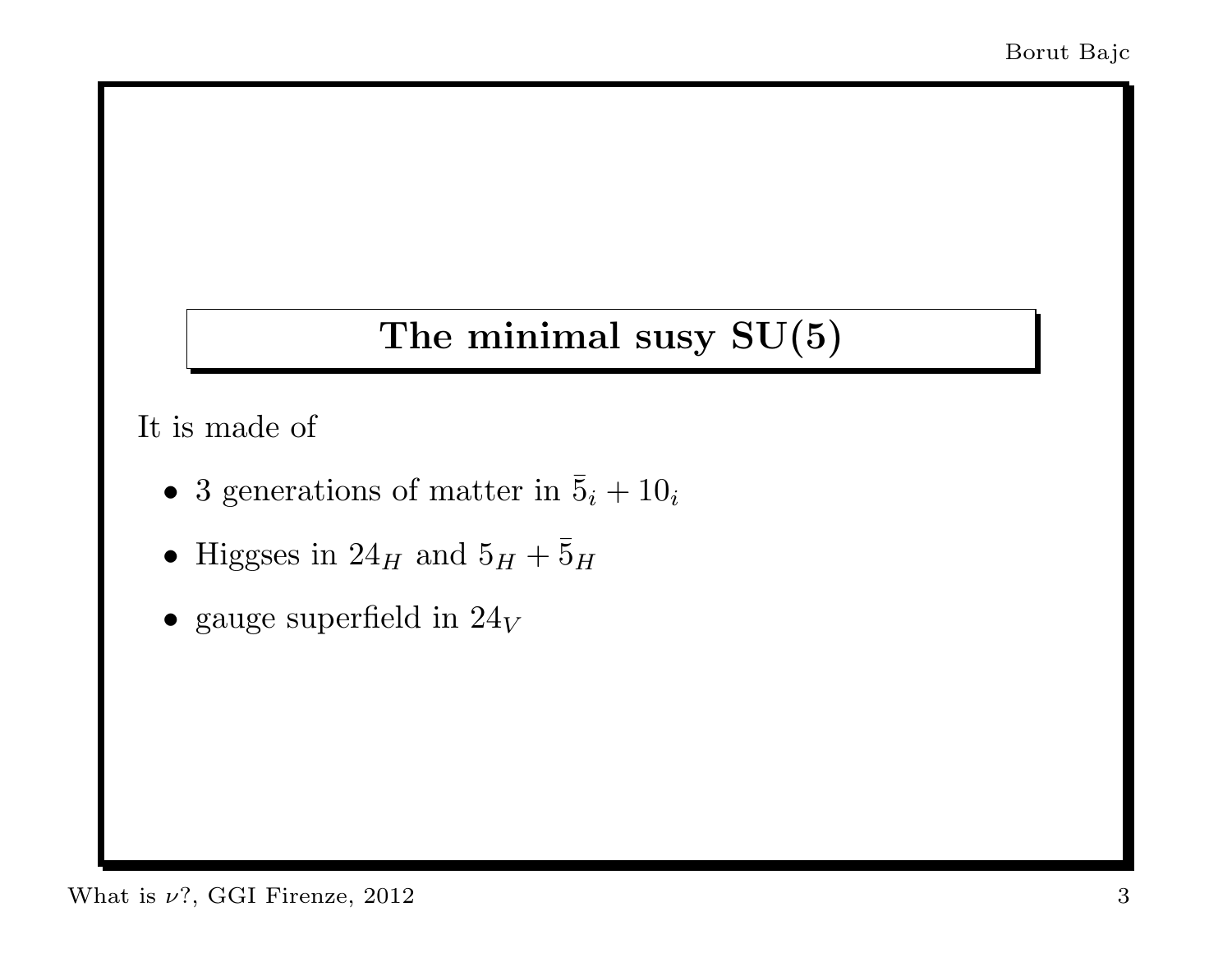### Mass constraint: the problem and known solutions

In minimal renormalizable susy SU(5) most general Yukawas

$$
W_Y^{SU(5)} = Y_{10}^{ij} 10_i 10_j 5_H + Y_5^{ij} \overline{5}_i 10_j \overline{5}_H
$$

 $i, j = 1, \ldots 3$  (generation indices)

MSSM Yukawas parametrized by

$$
W_Y^{MSSM} = Y_U^{ij} Q_i u_j^c H_u + Y_D^{ij} Q_i d_j^c H_d + Y_E^{ij} L e^c H_d
$$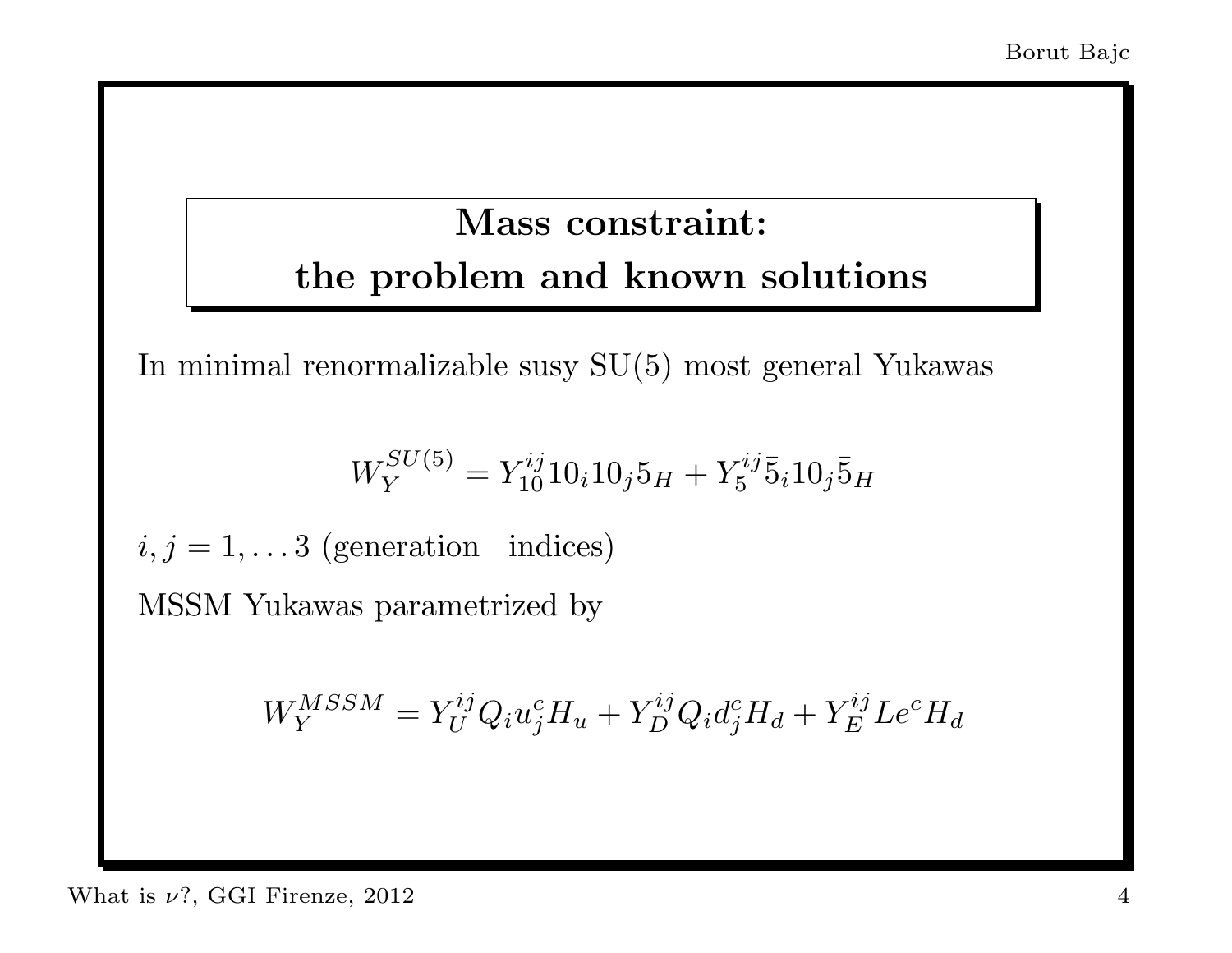Easy to derive in our GUT that

$$
M_U = M_U^T \quad (\propto Y_{10})
$$
  

$$
BAD \quad \rightarrow \quad M_D = M_E^T \quad (\propto Y_5)
$$

 $3^{rd}$  generation  $(m_b = m_\tau \text{ at GUT scale})$  OK

 $1^{st}$  and  $2^{nd}$  generation bad even after RGE's from GUT scale to EW scale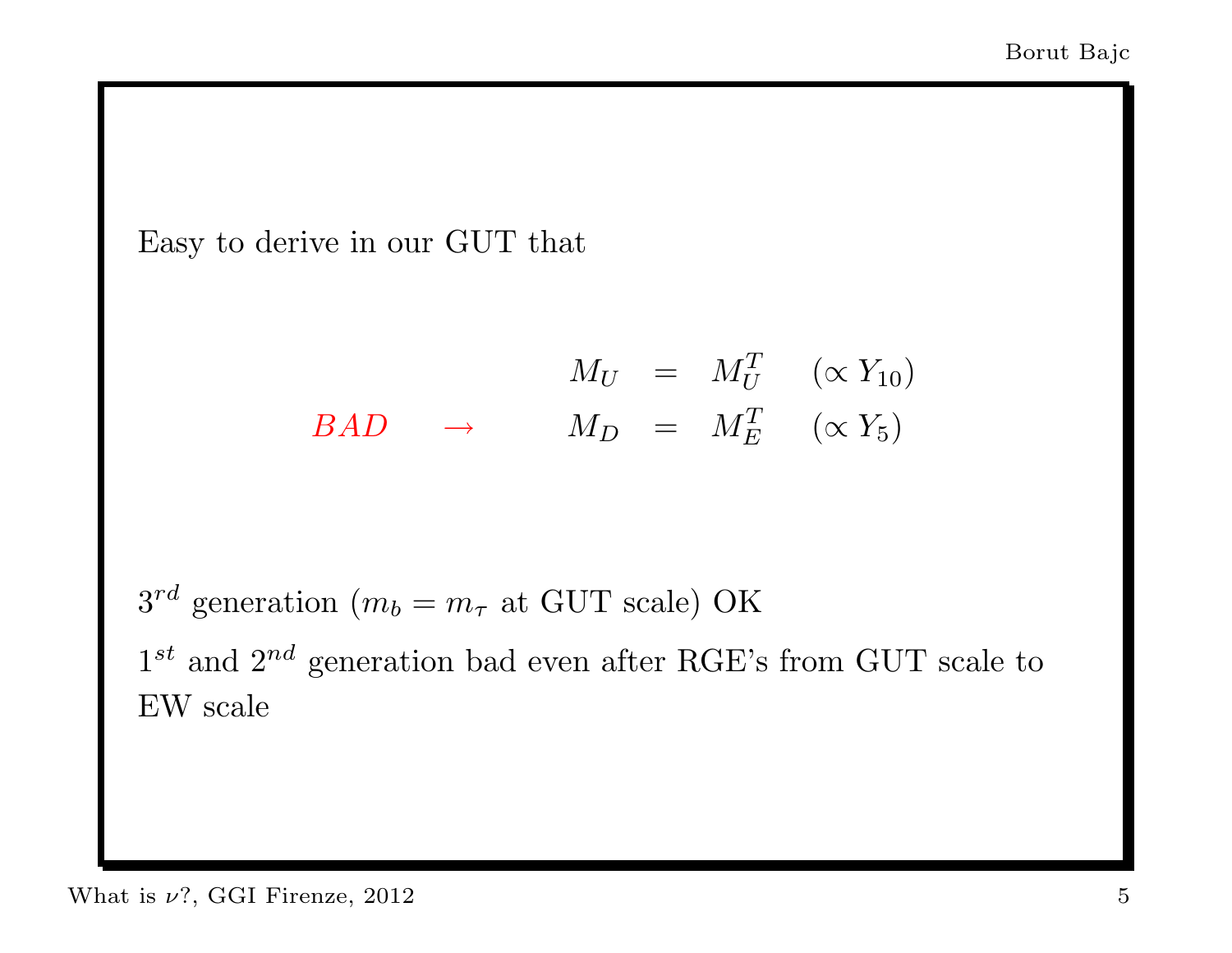#### Well known solutions:

 $\bullet\,$ add non-renormalizable  $(1/M_{Planck})$  terms:

$$
\frac{1}{M_{Planck}} Y^{ij} (\bar{5}_i)_{\alpha} (10_j)^{\alpha \beta} (24_H)^{\gamma}_{\beta} (\bar{5}_H)_{\gamma}
$$

$$
\alpha, \beta, \gamma = 1, \dots 5 \text{ (SU(5) indices)}
$$

• extra Higgses:  $45_H + \overline{45}_H$ 

In both cases accidental SU(4) of Yukawa terms after  $\langle \bar{5}_H \rangle \neq 0$ broken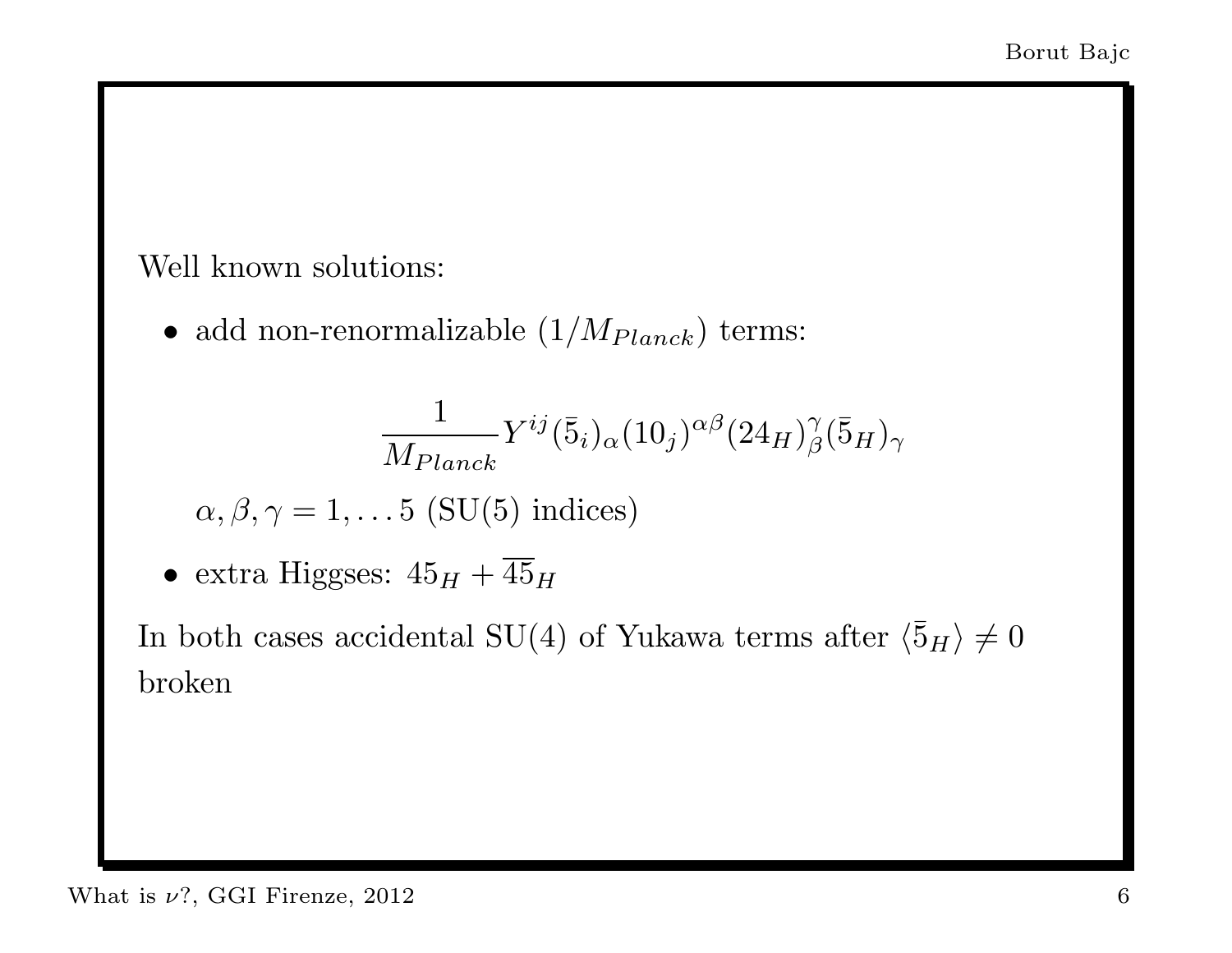### RGEs and proton decay: the problem and known solutions

From RGE's and known exp values of  $\alpha_i(M_Z)$ :

$$
M_T \approx 10^{15} {\rm GeV} \left(\frac{m_3}{m_8}\right)^{5/2}
$$

 $m_{3,8} \ldots$  masses of weak triplet and color octet in  $24_H$ . In minimal renormalizable susy  $SU(5)$ :

$$
m_3 = m_8 \to M_T \approx 10^{15} \text{GeV}
$$

Color triplet T too light, mediates too fast proton decay!

$$
W_T = Y_{10}^{ij} (Q_i Q_j + u_i^c e_j^c) T + Y_5^{ij} (u_i^c d_j^c + Q_i L_j) \bar{T}
$$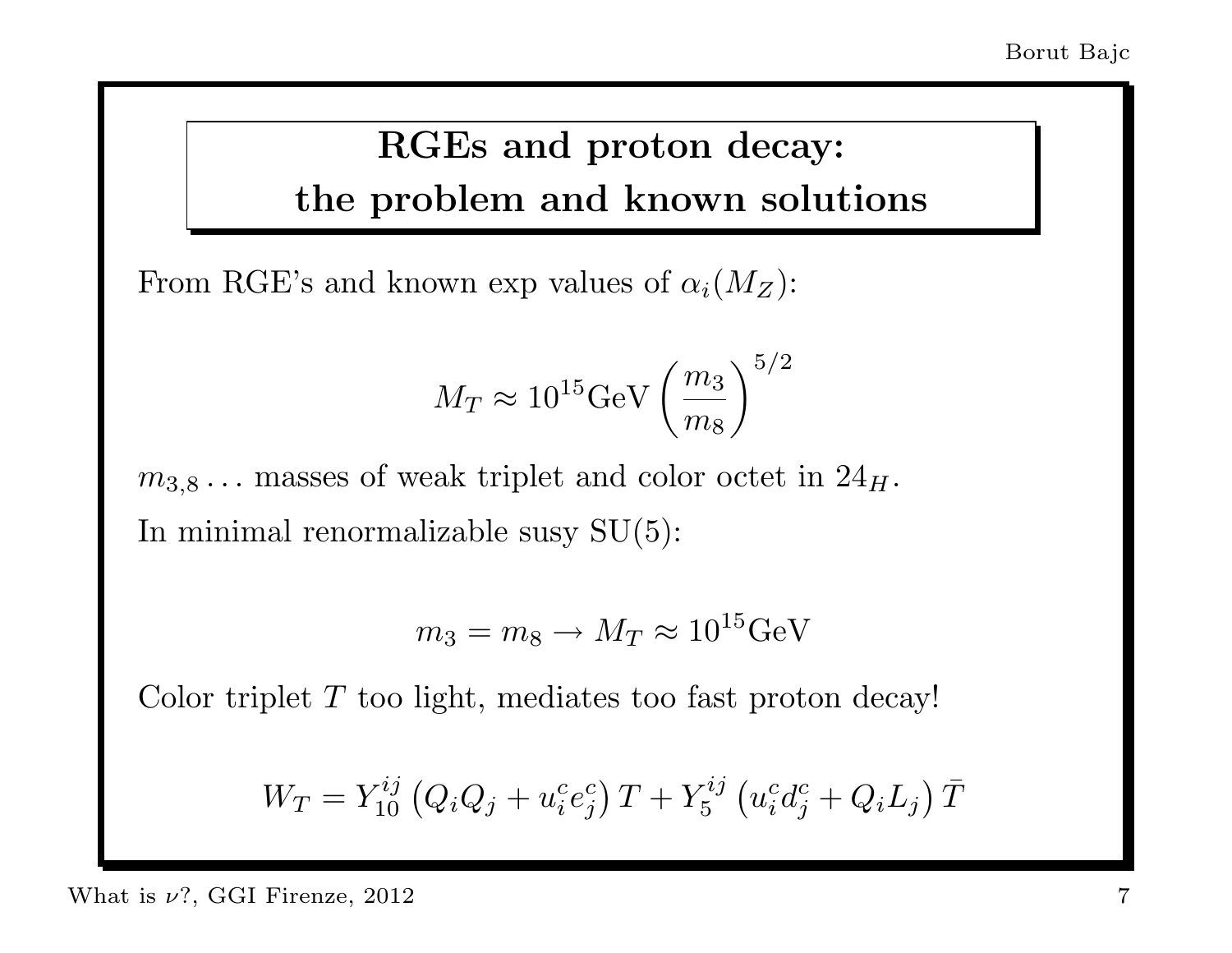Well known solutions:

• extra Higgs terms suppressed by  $1/M_{Planck}$ : If  $24_H^4/M_{Planck} >> \lambda 24_H^3 \to m_3 = 4 m_8$ and  $M_T \approx 10^{16-17} \text{GeV}$ 

Not enough yet, but much better.

• extra Yukawa terms suppressed by  $1/M_{Planck}$ :

$$
\frac{1}{M_{Planck}} (10_i 10_j 24_H 5_H + 10_i 5_j 24_H 5_H + \ldots)
$$

 $\rightarrow$  Yukawas in front of  $T \neq$  Yukawas in front of H

• sfermion mixing can help, even make vanish the amplitude!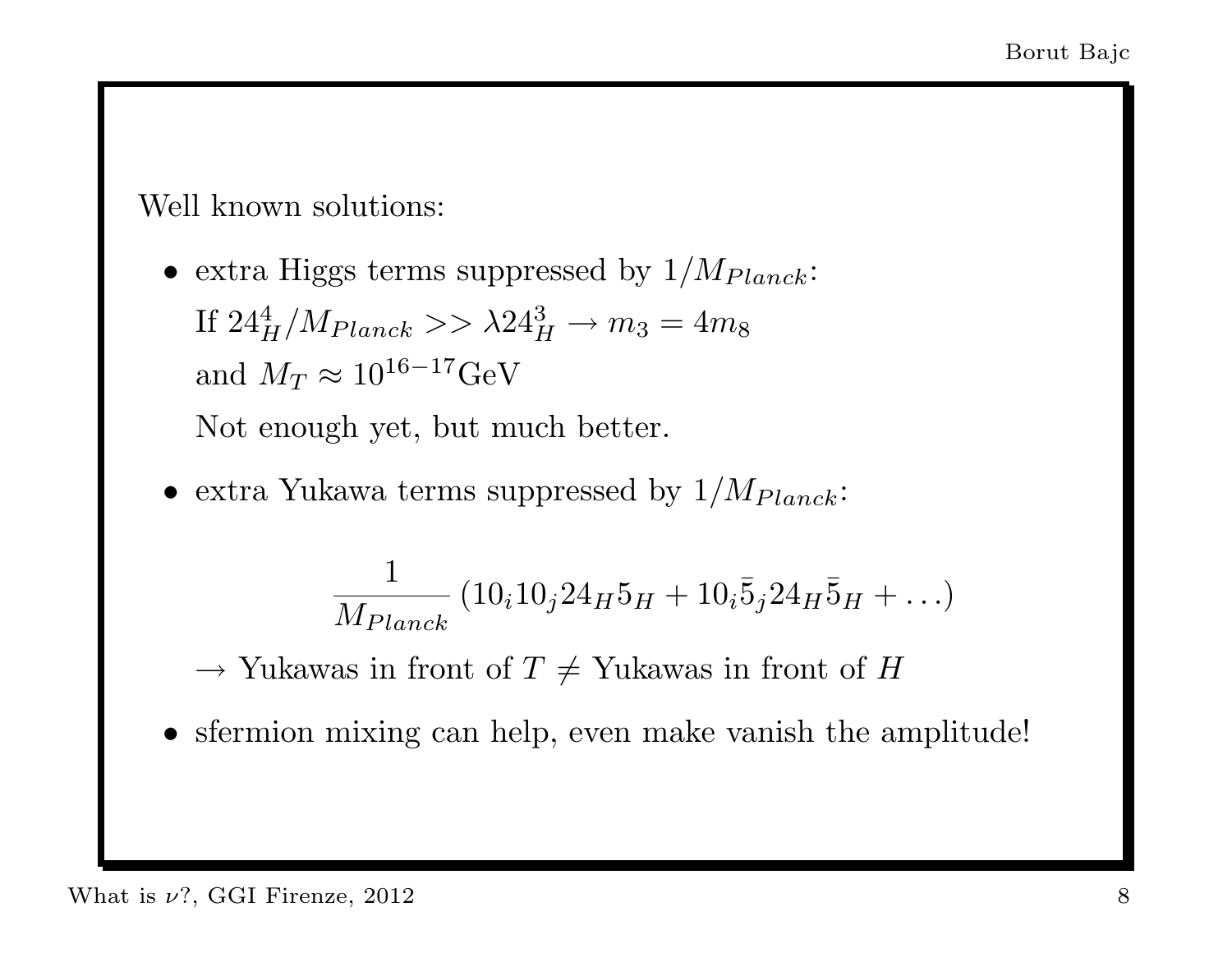# New solution with vectorlike matter: the idea

We look for solutions to both problems assuming renormalizable susy  $SU(5)$ .

Just add an extra vectorlike matter multiplet  $5_4 + 5_4$  with  $M_{T_4}/M_{D_4} \approx 10^{-2}$ 

- will give  $M_D \neq M_E^T$
- RGE solution will change into

$$
M_T \approx 10^{15} {\rm GeV} \left(\frac{m_3}{m_8}\right)^{5/2} \left(\frac{M_{D_4}}{M_{T_4}}\right)
$$

In other words, it will be  $T_4$  that will save unification, not  $T$ anymore. But  $T_4$  does not mediate proton decay and thus can be lighter!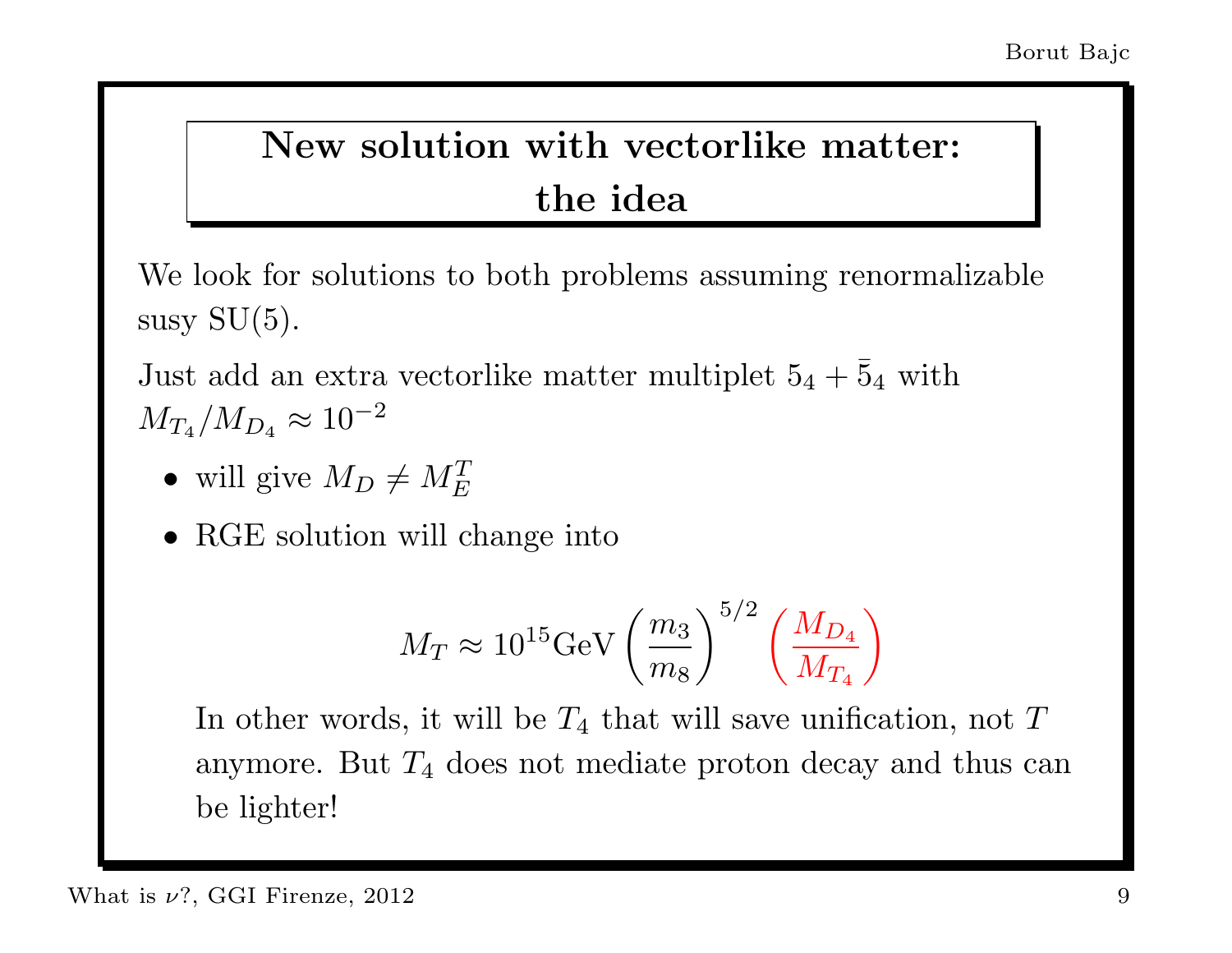## New solution with vectorlike matter: details

First, correction to masses

$$
\bar{5}_a \left(\mu_a + \eta_a 24_H\right) 5_4 \qquad a = 1, \ldots 4
$$

$$
W_Y = \begin{pmatrix} \bar{5}_i & \bar{5}_4 \end{pmatrix} \begin{pmatrix} m_i^0 \delta_{ij} & M_i \\ 0 & M_4 \end{pmatrix} \begin{pmatrix} 10_j \\ 5_4 \end{pmatrix}
$$

Find unitary matrix  $U$  such that

$$
U\begin{pmatrix}M_i\\M_4\end{pmatrix}=\begin{pmatrix}0\\ \sqrt{M_i^2+M_4^2}\end{pmatrix}
$$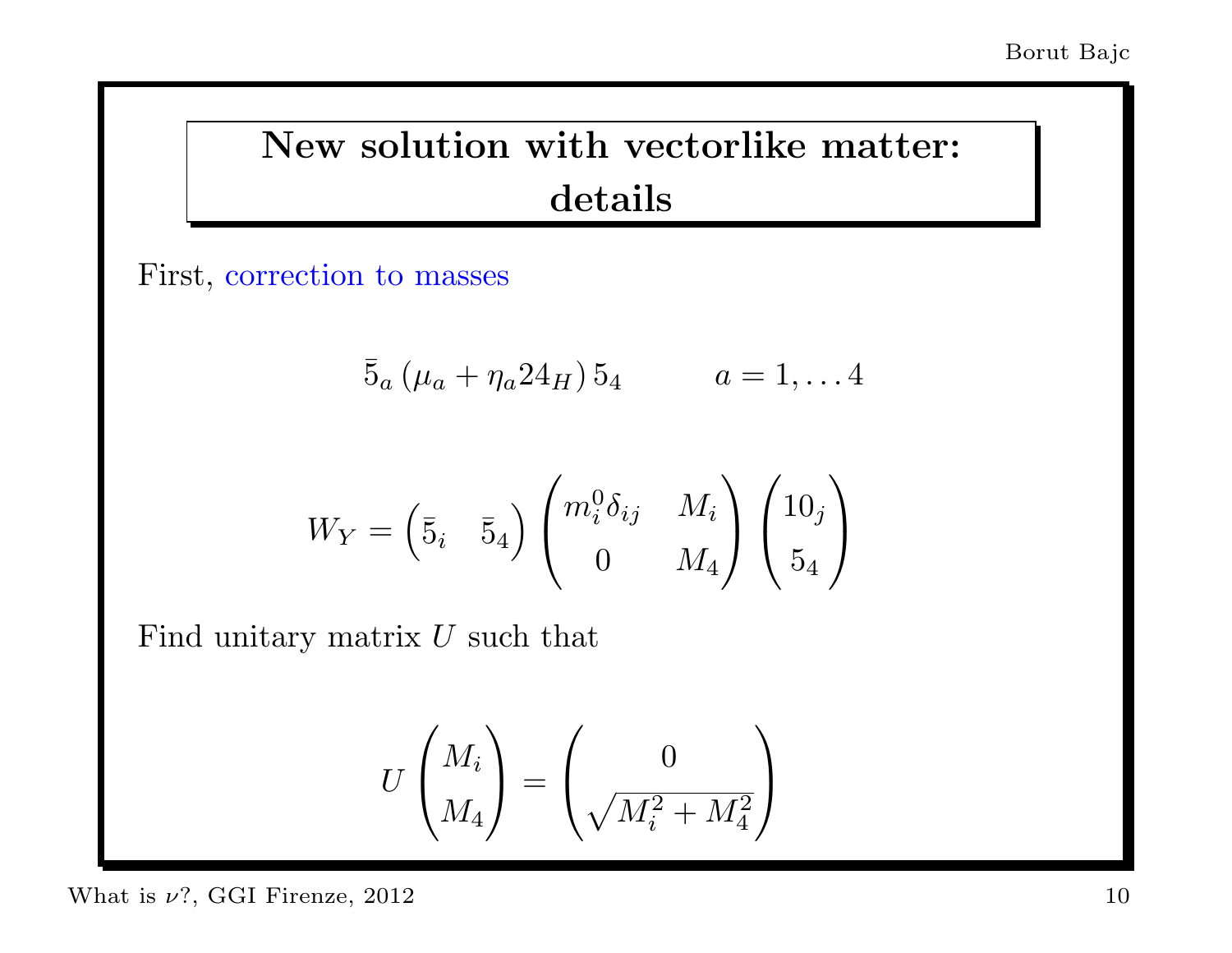$$
U = \begin{pmatrix} \Lambda & -\Lambda.x \\ \dots & \dots \end{pmatrix}
$$

with

$$
x_i = M_i/M_4 \qquad \Lambda_{ij} = \delta_{ij} - \frac{x_i x_j}{\sqrt{1 + x^2}(\sqrt{1 + x^2} + 1)}
$$

Then

$$
\begin{pmatrix} \bar{5}_i & \bar{5}_4 \end{pmatrix} \rightarrow U \begin{pmatrix} \bar{5}_i & \bar{5}_4 \end{pmatrix}
$$

so that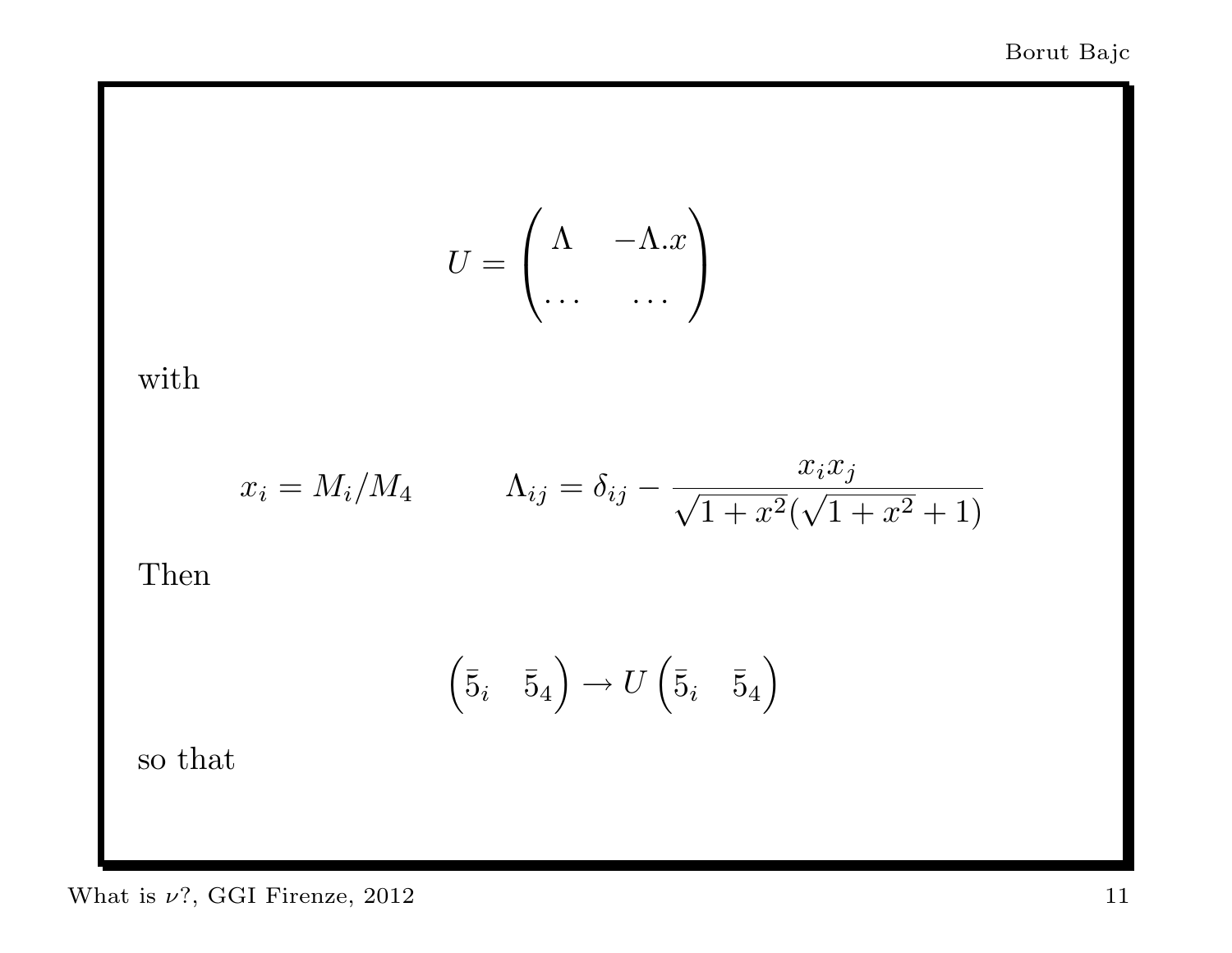$$
W_Y \to \begin{pmatrix} \overline{5}_i & \overline{5}_4 \end{pmatrix} \begin{pmatrix} \Lambda m^0 & 0 \\ \mathcal{O}(m^0) & M \end{pmatrix} \begin{pmatrix} 10_j \\ 5_4 \end{pmatrix}
$$

Since

$$
M_a = \mu_a + \eta_a \langle 24_H \rangle
$$

breaks SU(5) we get

 $d^c \Lambda^d m^0 d + e \Lambda^e m^0 e^c$ 

so that

$$
M_D = \Lambda^d m^0 \qquad \quad M_E = m^0 \Lambda^e
$$

and one can successfully fit the masses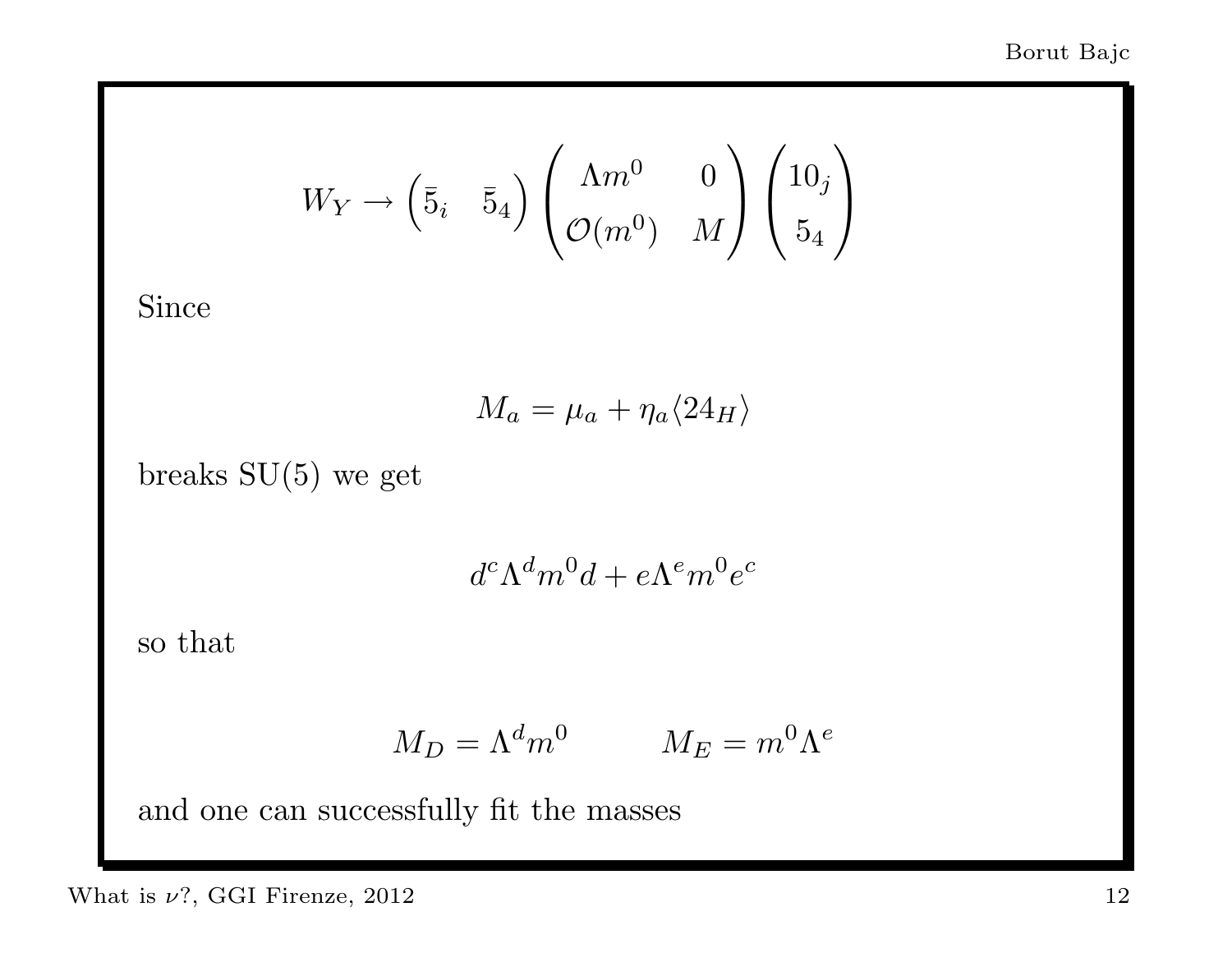#### Second, p-decay

On top of the previous possible increase of  $T$  mass, other changes:

$$
\frac{T}{v_u} \left( u P M_U^{diag} V_{CKM} d + u^c M_U^{diag} V_{CKM} V^{\dagger} e^c \right)
$$

$$
+ \frac{\bar{T}}{v_d} \left( \nu M_E^{diag} V d - e M_E^{diag} V V_{CKM}^{\dagger} u + d^c M_D^{diag} V_{CKM}^{\dagger} P^{\dagger} u^c \right)
$$

P ... diagonal phase matrix (already in the minimal model) V ... arbitrary unitary matrix (new) One can further play with  $V$  to suppress some dangerous decay modes!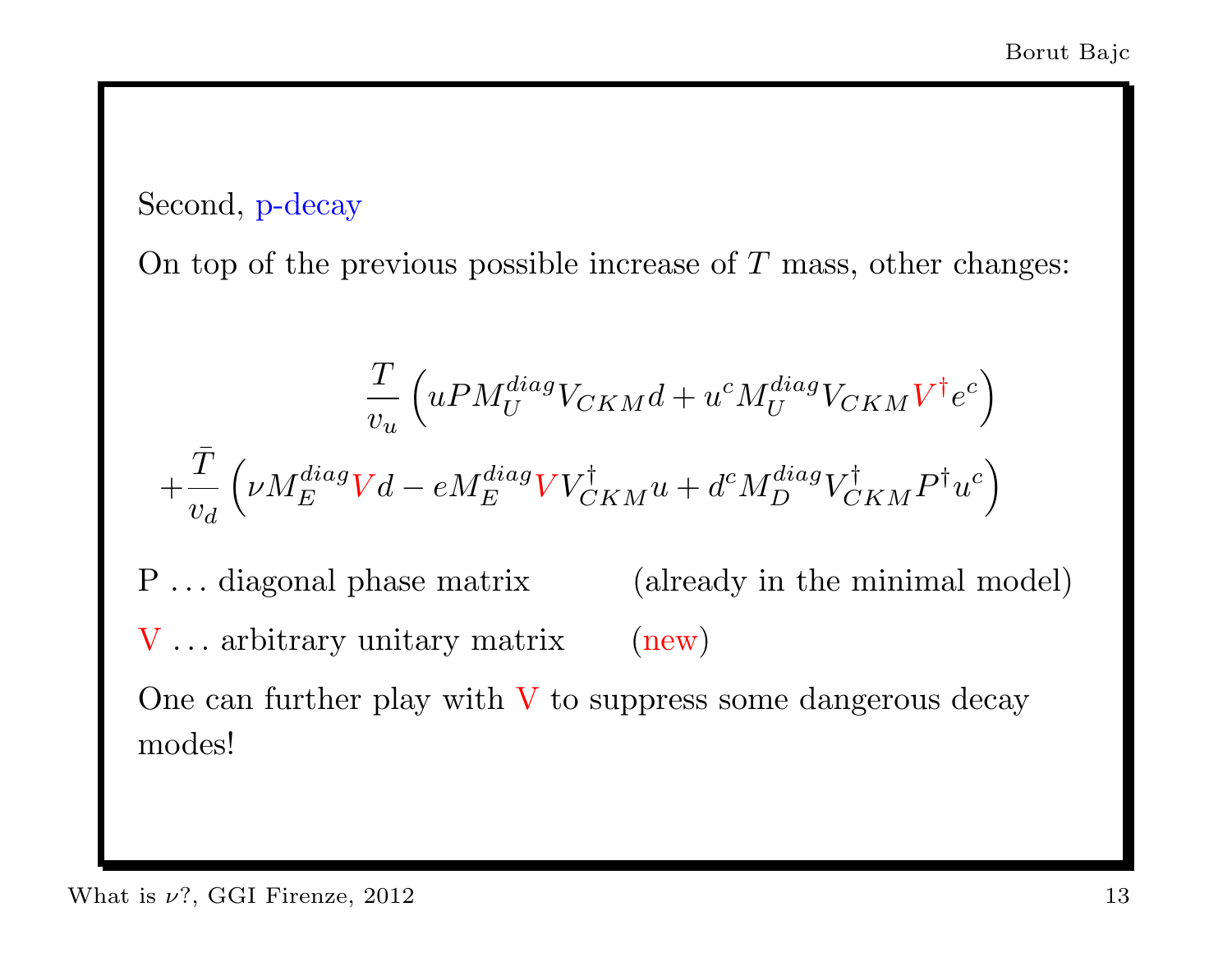Two reasons why p-decay slow here:

- $M_T$  can be larger that in the minimal  $\mathop{\rm SU}(5) {\rightarrow}~M_{T_4}/M_{D_4} \approx 10^{-2}$
- freedom in V to cancel for example  $p \to \bar{\nu} K^+$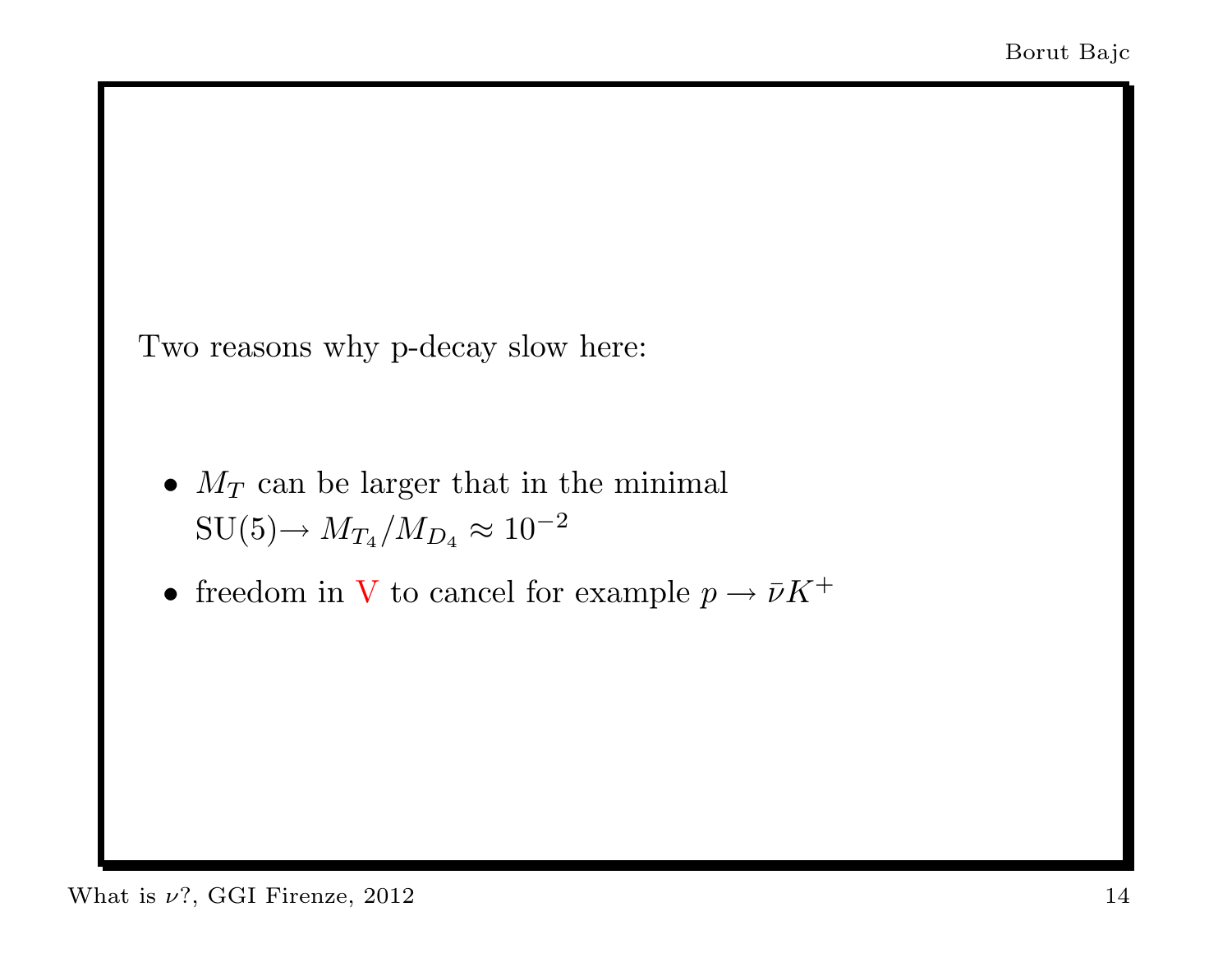#### Few thoughts on neutrino masses

- one can always add  $SU(5)$  singlets  $\nu_R$ 's, but obviously no prediction
- we have now terms  $\eta_i \bar{5}_i 24_H 5_4$ . Integrating heavy singlets S and weak triplets  $T$  in  $24<sub>H</sub>$  gives the Weinberg operator

$$
\frac{\eta_i\eta_j}{M_{S,T}}\bar 5_i 5_4 5_4 \bar 5_j
$$

But

1. only rank 1

- 2. masses  $M_{S,T}$  too large
- 3.  $\langle 5_4 \rangle = 0$  here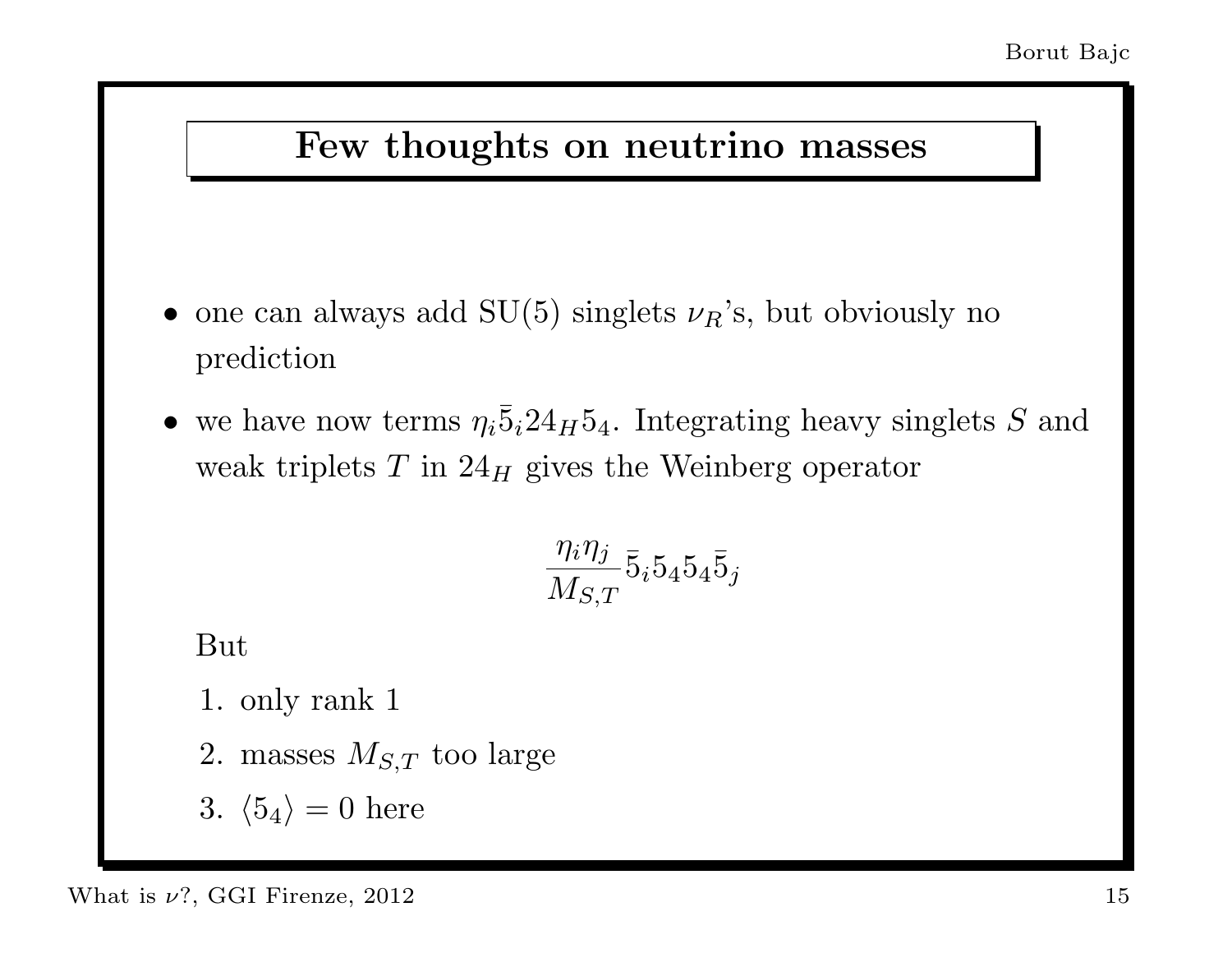• This brings us to the possibility of R-parity violation

What we have here is in general

$$
\begin{pmatrix} \bar{5}_i & \bar{5}_4 & \bar{5}_H \end{pmatrix} \begin{pmatrix} M_i & \mu_i \\ M_4 & \mu_4 \\ M_H & \mu_H \end{pmatrix} \begin{pmatrix} 5_4 \\ 5_H \end{pmatrix}
$$

this mass matrix is different for doublets and triplets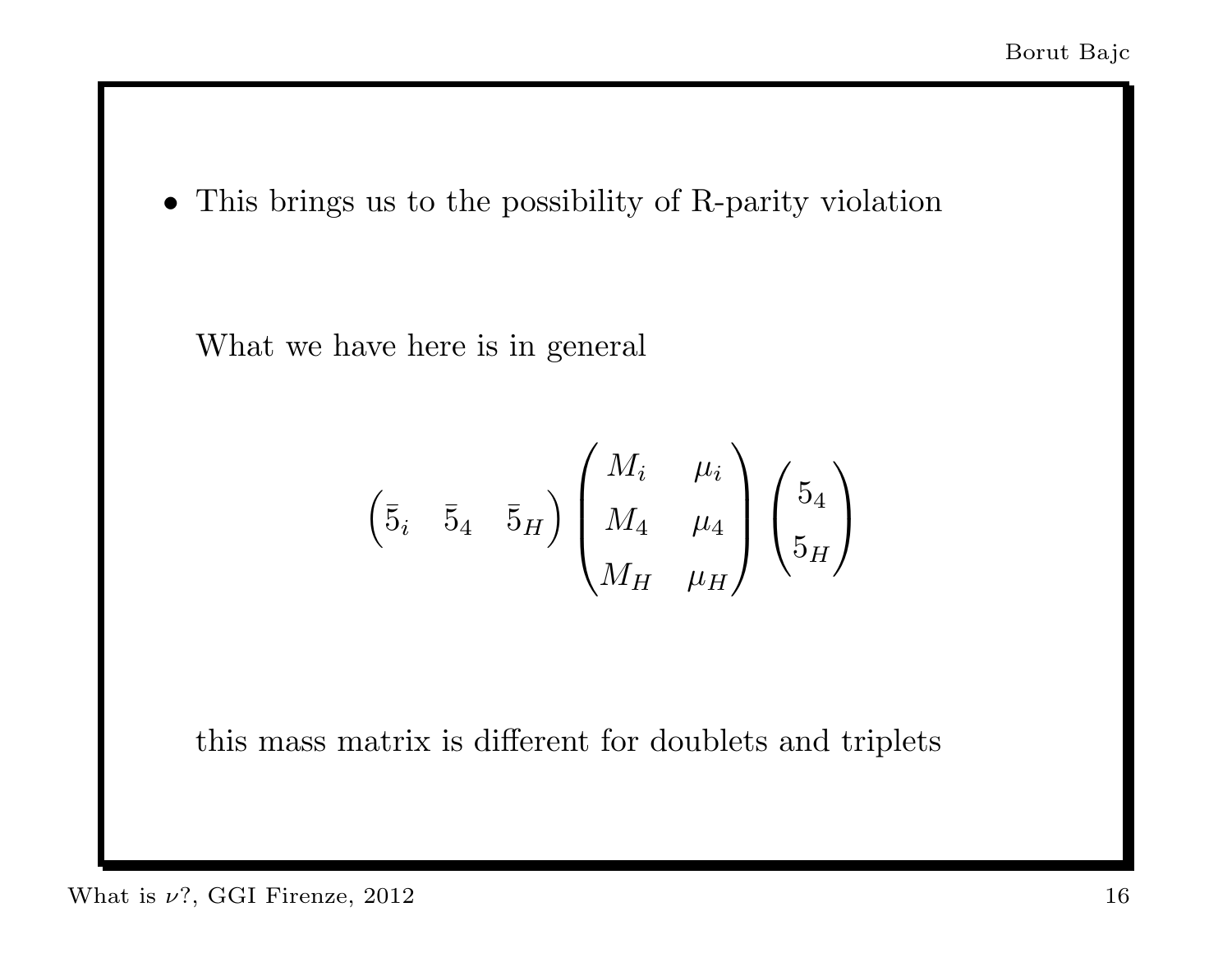1. for doublets:

$$
\begin{pmatrix} M_i & M_4 & M_H \end{pmatrix} \propto \begin{pmatrix} \mu_i & \mu_4 & \mu_H \end{pmatrix}
$$

 $\rightarrow$  4 light weak doublets, 1 heavy weak doublet

2. for triplets:

no particular relation so that

 $\rightarrow$  3 light weak doublets, 2 heavy weak doublet but with mixing between heavy color tripelt  $\bar{T}$  and MSSM  $d_i^c$ i small enough (otherwise too large tree-level  $d = 4$  p-decay):

$$
U_{Hi} \lesssim \frac{M_{EW}}{M_{GUT}}
$$

Fine-tuning obviously needed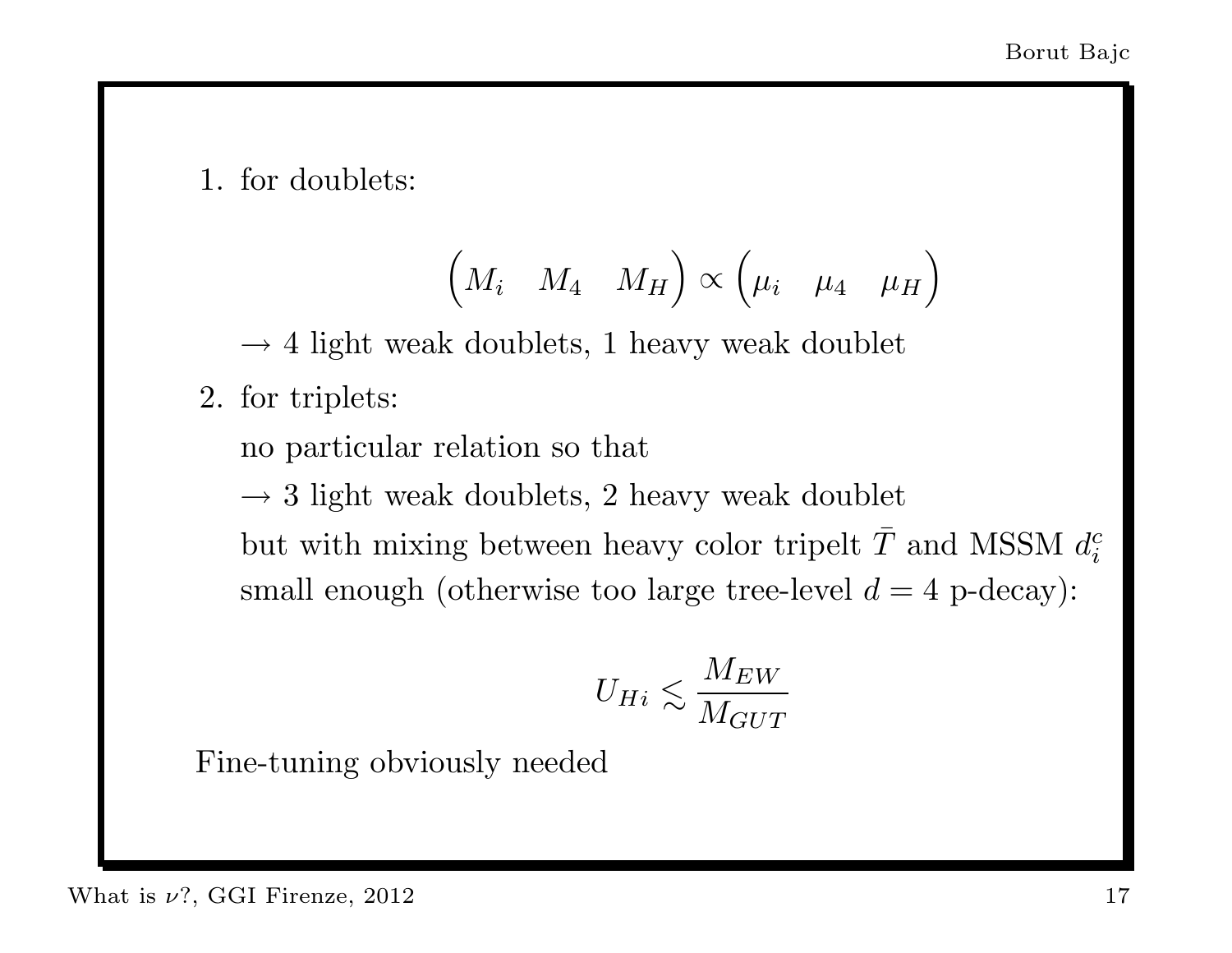• all this becomes harder and more constrained in  $SO(10)$ :

- 1.  $\nu_R \in 16$  already,  $M_{Dirac}^{\nu} \approx M_{EW}$
- 2. give Majorana mass to  $\nu_R$

Work in progress.